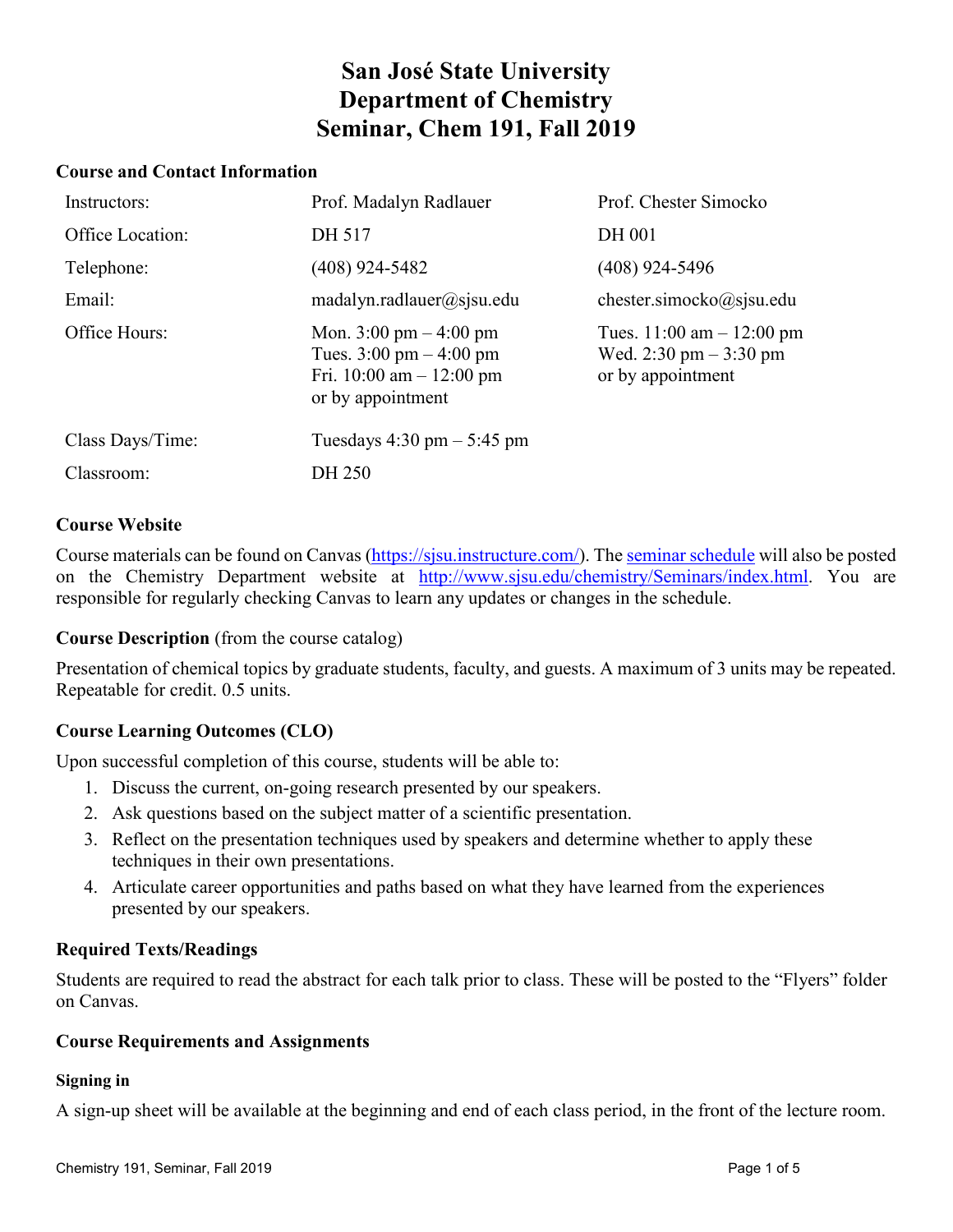You must print your name on this sheet at both the start and the end of class. It is your responsibility to make certain that you have signed in and out. Once the seminar has begun, you will no longer be able to sign the signin sheet. You will not be able to sign the sign-out sheet until after the question and answer portion of the seminar.

## **Attendance**

You are required to attend all seminars unless you have an excused absence that must be agreed to *in advance* by one of the instructors. As a courtesy to the speaker, please plan to arrive on time for the start of the seminar. If you are late for the seminar, please enter from the back of the room, and try to be as unobtrusive as possible upon entering. Please note that the course runs until 5:45 pm, which means that even with an hour seminar, this leaves 15 minutes for questions, which is an important part of the seminar. You are required to attend the entire seminar, including questions. It is inconsiderate to the seminar speaker to leave before the seminar is completed, even during the question and answer period.

## **Questions for Speakers**

You are required to compile a list of 2 questions for each seminar speaker. These questions should be original questions that you devise on your own. You will need to submit each set of questions to Canvas within 48 hours of the seminar (Thursdays at 6 pm). Questions that are submitted late will lose 25% per day (weekend days are included!) so that questions submitted more than 3 days late (after 6 pm on Sunday) will receive no credit. To best construct questions that receive full credit, attendance at the entire seminar is required.

| <b>Assignments</b>                | <b>Points</b> |
|-----------------------------------|---------------|
| Question list for each seminar    | 80            |
| Final Project: Seminar reflection | 20            |
| <b>Total</b>                      | 100           |

## **Speakers**

There are 15 class periods for this course including a Welcome Reception (8/27/2019). The scheduled presenters are a mixture of SJSU master's students and faculty as well as outside speakers from industry and academia. The seminar titles will be updated shortly and abstracts for the talks will generally be posted a week before each talk.

## **Special Notes and Makeup Policy**

The seminar schedule may be changed. In such an instance, the changes will be posted on Canvas. It is your responsibility to be aware of scheduled changes.

If you miss any of the scheduled seminars or if you forget to submit your questions for a seminar that you attended, you can make-up the seminar by attending an approved alternative and submitting questions. You can attend an extra seminar earlier in the semester and "bank" it toward any later absence.

This semester, we have **3 extra seminars scheduled**. This is listed in the seminar schedule. We recommend that you attend these seminars even if you do not need to make up for any absences. Because this seminar is part of our seminar series, we will count submitted questions for extra credit if you do not have absences that need to be made up. For these extra credit points, you must be present for the entire seminar and submit the questions on time (within 48 hours of the end of the seminar).

# **SJSU's Credit Hour Requirement**

"Success in this course is based on the expectation that students will spend, for each unit of credit, a minimum of 45 hours over the length of the course (normally three hours per unit per week) for instruction,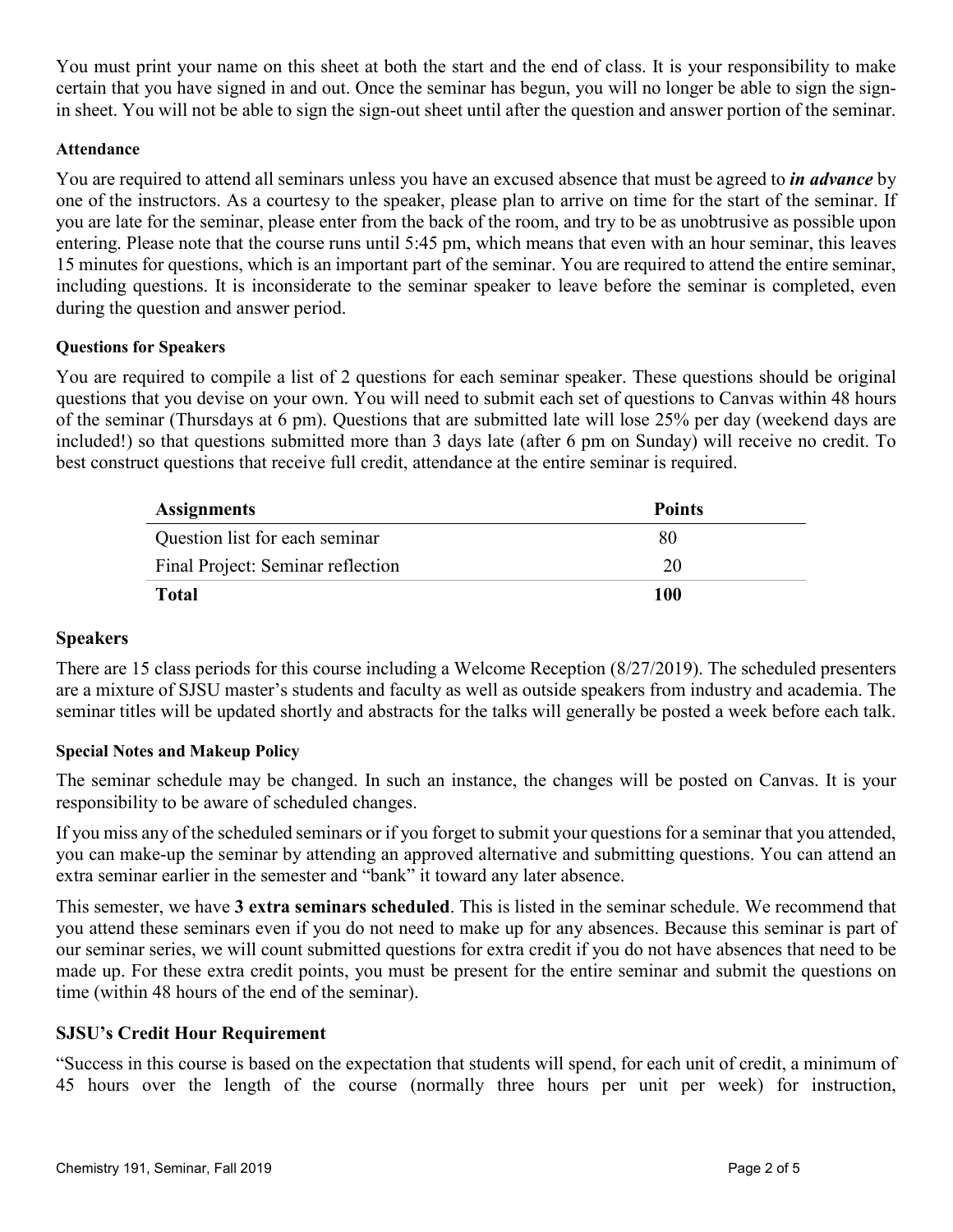preparation/studying, or course related activities, including but not limited to internships, labs, and clinical practica. Other course structures will have equivalent workload expectations as described in the syllabus."

## **Final Examination or Evaluation: Seminar reflection**

The culminating experience for the course will be a concise reflection (1 page, bullet point) on what makes an effective seminar, based on your observations from the seminars you have attended over the semester. A detailed prompt and rubric will be posted to Canvas. The reflection must be submitted to Canvas by 12/17/19, 5 pm (the assigned final exam date and time).

## **Grading Information**

## **Determination of Grades**

Points will be distributed as described in Course Requirements and Assignments above. The course grade will be determined from the resulting point total as follows:

| Point Total | <b>Final Course Grade</b> |
|-------------|---------------------------|
| 97-100      | $A+$                      |
| 93-96.9     | A                         |
| 90-92.9     | $A -$                     |
| 87-89.9     | $B+$                      |
| 83-86.9     | B                         |
| 80-82.9     | $B -$                     |
| 77-79.9     | $C+$                      |
| 73-76.9     | $\overline{C}$            |
| 70-72.9     | $C-$                      |
| 67-69.9     | $1) +$                    |
| 63-66.9     | D                         |
| 60-62.9     | $\mathsf{D}$              |
| < 60        | F                         |
|             |                           |

## **Classroom Protocol**

Be on time to seminar and stay the entire time from 4:30 to 5:45 pm as a courtesy to the speaker and your colleagues. Cell phones and other devices should be turned off for class, unless they are being used to take notes. Please engage with the seminar as this way you will gain the most from it and be able to pose good questions.

## **Email policy**

We both receive a lot of emails, so to be sure that we see your email, all CHEM 191 emails should have CHEM 191 in the subject line and should be addressed to both instructors. We will do our best to respond to class-related emails within 1 business day of receiving them, however, keep in mind that this may not always be possible, especially during high volume times (around exams).

# **University Policies**

Per [University Policy S16-9](http://www.sjsu.edu/senate/docs/S16-9.pdf) *(http://www.sjsu.edu/senate/docs/S16-9.pdf)*, relevant information to all courses, such as academic integrity, accommodations, dropping and adding, consent for recording of class, etc. is available on Office of Graduate and Undergraduate Programs' [Syllabus Information web page](http://www.sjsu.edu/gup/syllabusinfo/) at [http://www.sjsu.edu/gup/syllabusinfo/"](http://www.sjsu.edu/gup/syllabusinfo/).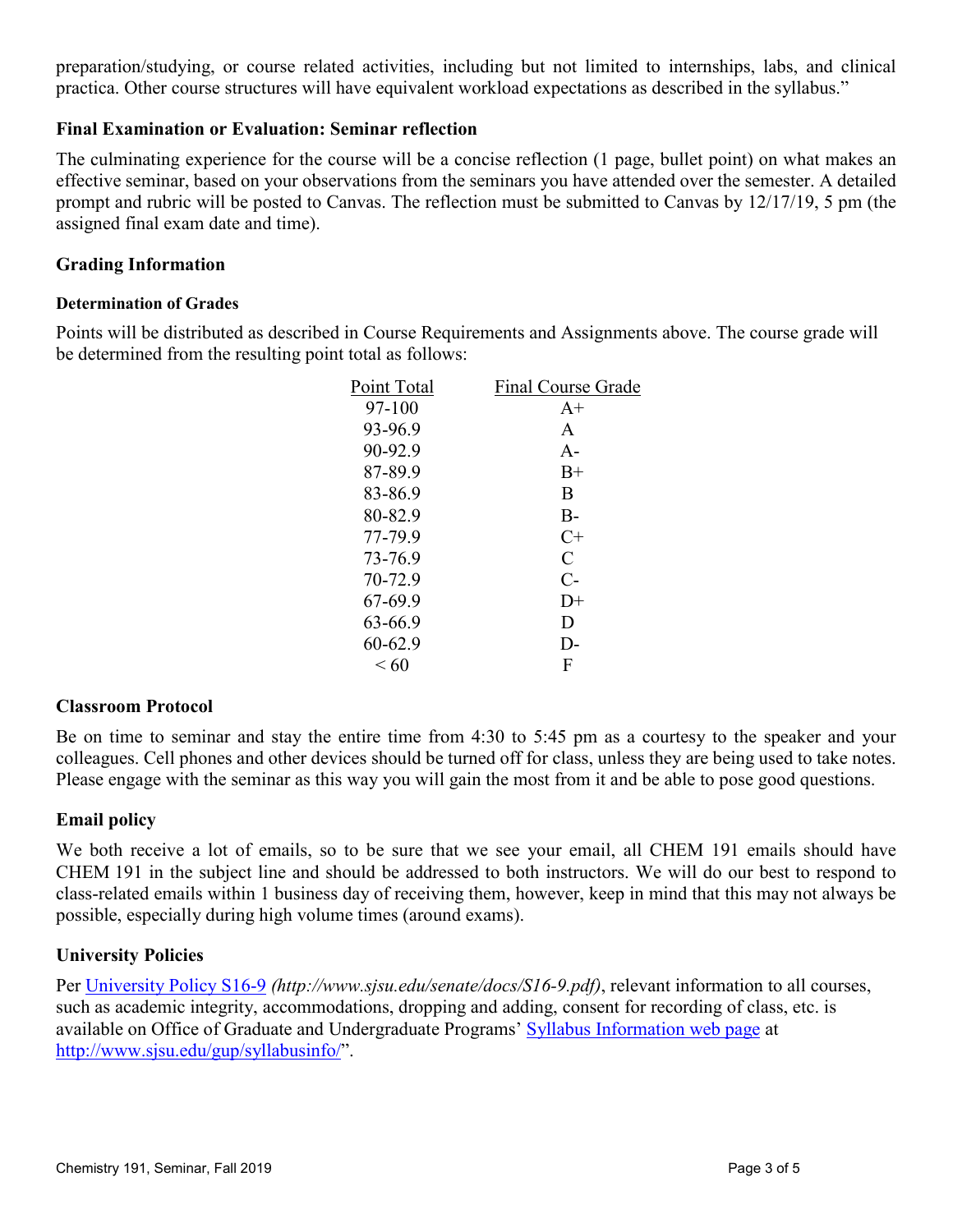# **Safe and Respectful Community**

We hope that the classroom and laboratory will serve as an environment that will promote learning and the development of new ideas, as well as be a safe and respectful community. Behavior that interferes with the normal academic function in a classroom or lab is unacceptable. Students exhibiting this behavior will be asked to leave the class.

Examples of such behavior include

- 1. Persistent interruptions or using disrespectful adjectives in response to the comments of others.
- 2. The use of obscene or profane language.
- 3. Yelling at classmates and/or faculty.
- 4. Persistent and disruptive late arrival to or early departure from class without permission.
- 5. Physical threats, harassing/bullying behavior, or personal insults (even when stated in a joking manner).
- 6. Use of personal electronic devices such as pagers, cell phones, PDAs in class, unless it is part of the instructional activity.